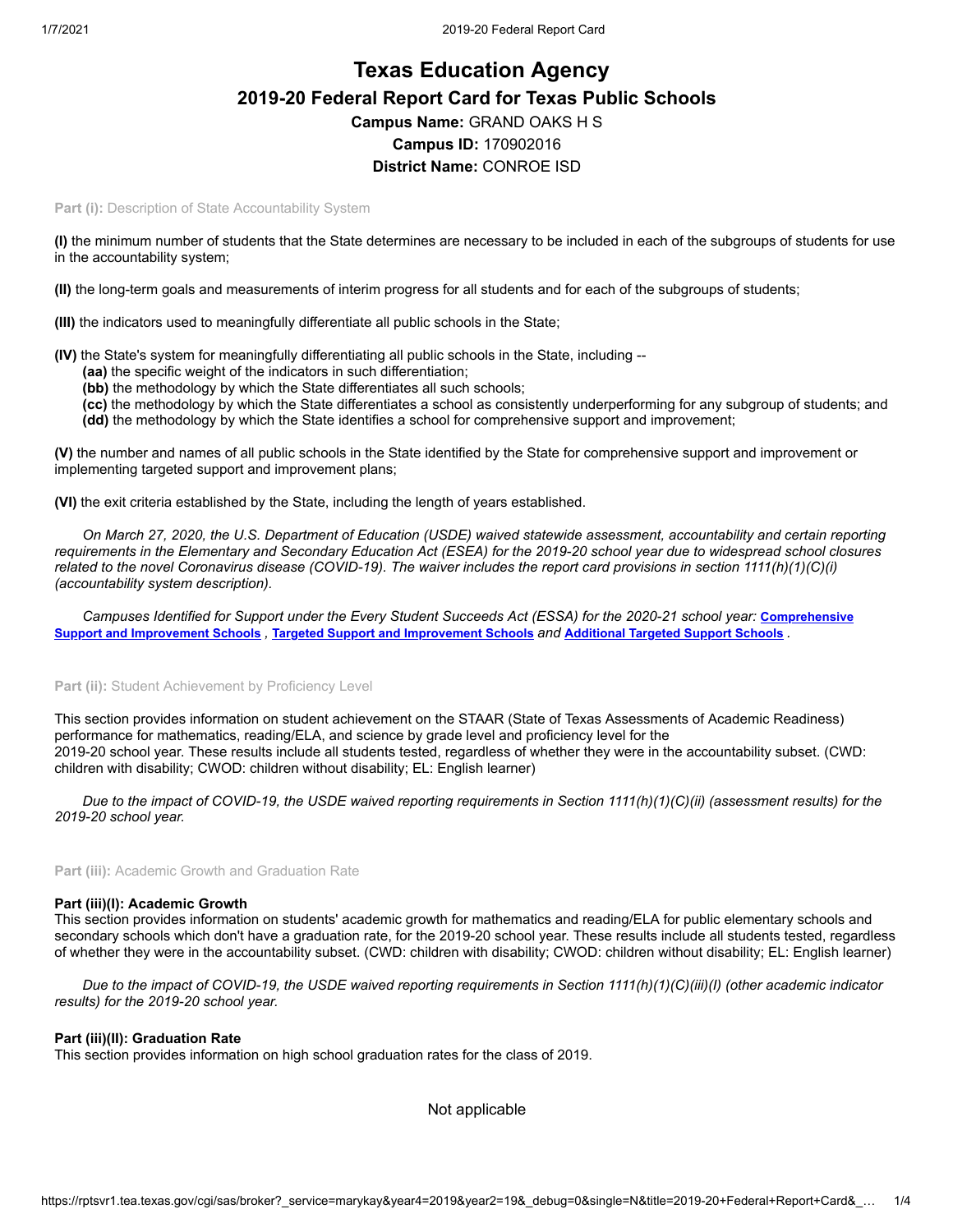# **Part (iv): English Language Proficiency**

This section provides information on the number and percentage of English learners achieving English language proficiency based on the 2020 TELPAS (Texas English Language Proficiency Assessment System) data.(EL: English learner)

*Due to the impact of COVID-19, the USDE waived reporting requirements in Section 1111(h)(1)(C)(iv) (English language proficiency results) for the 2019-20 school year.*

## Part (v): School Quality or Student Success (SQSS)

This section provides information on the other indicator of school quality or student success, which is college, career and military readiness (CCMR) for high schools and average performance rate of the three STAAR performance levels of all students, regardless of whether they were in the accountability subset, for elementary and secondary schools without a graduation rate. (CWD: children with disability; EL: English learner)

*Due to the impact of COVID-19, the USDE waived reporting requirements in Section 1111(h)(1)(C)(v) (school quality or student success indicator results) for the 2019-20 school year for elementary schools and secondary schools without a graduation rate.*

## Part (vi): Goal Meeting Status

This section provides information on the progress of all students and each student group toward meeting the long-term goals or interim objectives on STAAR academic performance, federal graduation rate, and English learners' language proficiency. (CWD: children with disability; EL: English learner)

*Due to the impact of COVID-19, the USDE waived reporting requirements in Section 1111(h)(1)(C)(vi) (progress toward meeting long-term goals and measurements of interim progress) for the 2019-20 school year.*

#### **Part (vii):** STAAR Participation

This section provides the percentage of students assessed and not assessed on STAAR for mathematics, reading/ELA, and science. (CWD: children with disability; CWOD: children without disability; EL: English learner)

*Due to the impact of COVID-19, the USDE waived reporting requirements in Section 1111(h)(1)(C)(vii) (percentage of students assessed and not assessed) for the 2019-20 school year.*

#### **Part (viii):** Civil Rights Data

Part (viii)(I) This section provides information from the 2017-18 Civil Right Data Collection (CRDC) surveys, submitted by school districts to the Office for Civil Rights on measures of school quality, climate, and safety, including counts of in-school suspensions, outof-school suspensions, expulsions, school related arrests, referrals to law enforcement, chronic absenteeism (including both excused and unexcused absences), incidences of violence, including bullying and harassment. (EL: English learner)

There is no data for this campus.

**Part (viii)(II)** This section provides information from the 2017-18 Civil Right Data Collection (CRDC) surveys, submitted by school districts to the Office for Civil Rights, on the number of students enrolled in preschool programs and accelerated coursework to earn postsecondary credit while still in high school.

There is no data for this campus.

#### **Part (ix): Teacher Quality Data**

This section provides information on the professional qualifications of teachers, including information disaggregated by high- and lowpoverty schools on the number and percentage of (I) inexperienced teacher, principals, and other school leaders; (II) teachers teaching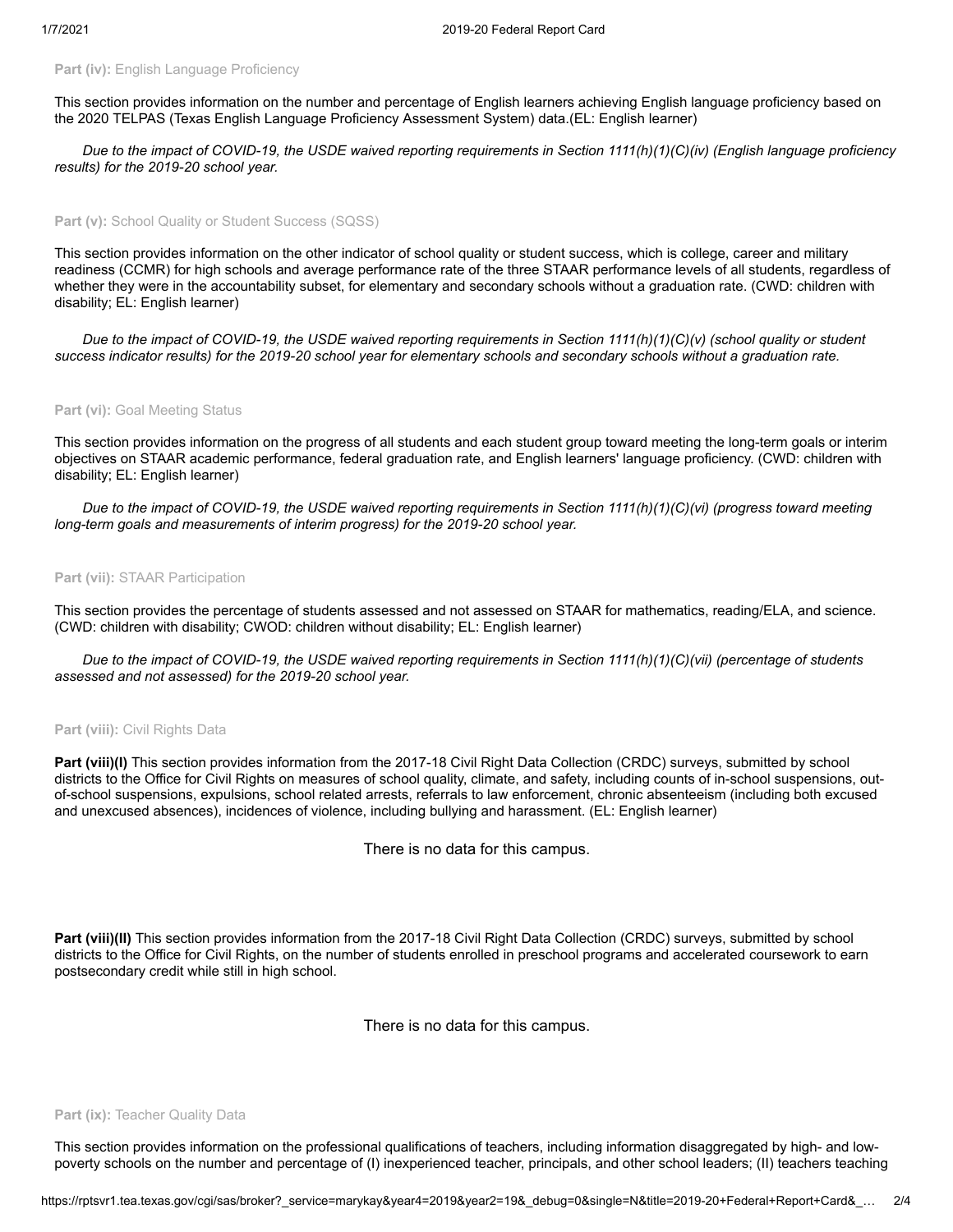#### 1/7/2021 2019-20 Federal Report Card

with emergency or provisional credentials; and (III) teachers who are not teaching in the subject or field for which the teacher is certified or licensed.

# **Low Poverty**

|                                                                                                        | <b>All School</b>     |                  |
|--------------------------------------------------------------------------------------------------------|-----------------------|------------------|
| Inexperienced Teachers, Principals, and Other School Leaders                                           | <b>Number</b><br>17.9 | Percent<br>15.3% |
| Teachers Teaching with Emergency or Provisional Credentials                                            | 3.9                   | 3.5%             |
| Teacher Who Are Not Teaching in the Subject or Field for Which<br>the Teacher is Certified or Licensed | 16.9                  | 15.4%            |

'-' Indicates there are no data available in the group. Blank cell indicates data are not applicable to this report.

## Part (x): Per-Pupil Expenditure

This section provides information on the per-pupil expenditures of federal, state, and local funds, including actual personnel expenditures and actual non-personnel expenditures, disaggregated by source of funds, for each school district and campus for the 2019-20 fiscal year.

*To be updated by June 30th, 2021.*

# **Part (xi):** STAAR Alternate 2 Participation

This section provides information on the number and percentage of students with the most significant cognitive disabilities who take STAAR Alternate 2, by grade and subject for the 2019-20 school year.

*Due to the impact of COVID-19, the USDE waived reporting requirements in Section 1111(h)(1)(C)(xi) (number and percentage of students with the most significant cognitive disabilities taking an alternate assessment) for the 2019-20 school year.*

# **Part (xii):** Statewide National Assessment of Educational Progress (NAEP)

This section provides results on the state academic assessments in reading and mathematics in grades 4 and 8 of the 2019 National Assessment of Educational Progress, compared to the national average of such results.

# **State Level: 2019 Percentages at NAEP Achievement Levels**

|         |                    |                                   |         |               |           | % At or Above | % At or Above |                   |         |               |
|---------|--------------------|-----------------------------------|---------|---------------|-----------|---------------|---------------|-------------------|---------|---------------|
|         |                    |                                   |         | % Below Basic |           | <b>Basic</b>  |               | <b>Proficient</b> |         | % At Advanced |
| Grade   | <b>Subject</b>     | <b>Student Group</b>              | ТX      | <b>US</b>     | <b>TX</b> | US            | ТX            | US                | ТX      | US            |
| Grade 4 | Reading            | Overall                           | 39      | 34            | 61        | 66            | 30            | 35                |         | 9             |
|         |                    | <b>Black</b>                      | 52      | 52            | 48        | 48            | 16            | 18                | 2       | 3             |
|         |                    | Hispanic                          | 48      | 45            | 52        | 55            | 21            | 23                | 3       | 4             |
|         |                    | White                             | 22      | 23            | 78        | 77            | 48            | 45                | 12      | 12            |
|         |                    | American Indian                   | $\star$ | 50            | *         | 50            |               | 19                | $\star$ | 3             |
|         |                    | Asian                             | 11      | 18            | 89        | 82            | 65            | 57                | 25      | 22            |
|         |                    | Pacific Islander                  | $\star$ | 42            | $^\ast$   | 58            | $\star$       | 25                | $\star$ | 4             |
|         |                    | Two or More Races                 | 26      | 28            | 74        | 72            | 38            | 40                | 6       | 11            |
|         |                    | Econ Disadv                       | 50      | 47            | 50        | 53            | 19            | 21                | 3       | 3             |
|         |                    | <b>Students with Disabilities</b> | 79      | 73            | 21        | 27            | 8             | 10                |         | 2             |
|         |                    | English Language                  | 61      | 65            | 39        | 35            | 12            | 10                | 2       |               |
|         |                    | Learners                          |         |               |           |               |               |                   |         |               |
|         | <b>Mathematics</b> | Overall                           | 16      | 19            | 84        | 81            | 44            | 41                | 9       | 9             |
|         |                    | <b>Black</b>                      | 24      | 35            | 76        | 65            | 32            | 20                | 3       | 2             |
|         |                    | Hispanic                          | 19      | 27            | 81        | 73            | 35            | 28                | 4       | 3             |
|         |                    | White                             | 8       | 11            | 92        | 89            | 59            | 52                | 16      | 12            |
|         |                    | American Indian                   |         | 33            | *         | 67            | $\ast$        | 24                | $\star$ | 4             |
|         |                    | Asian                             | 4       | 7             | 96        | 93            | 82            | 69                | 45      | 28            |
|         |                    | Pacific Islander                  | $\star$ | 36            | $\star$   | 64            | $\star$       | 28                | $\star$ | 6             |